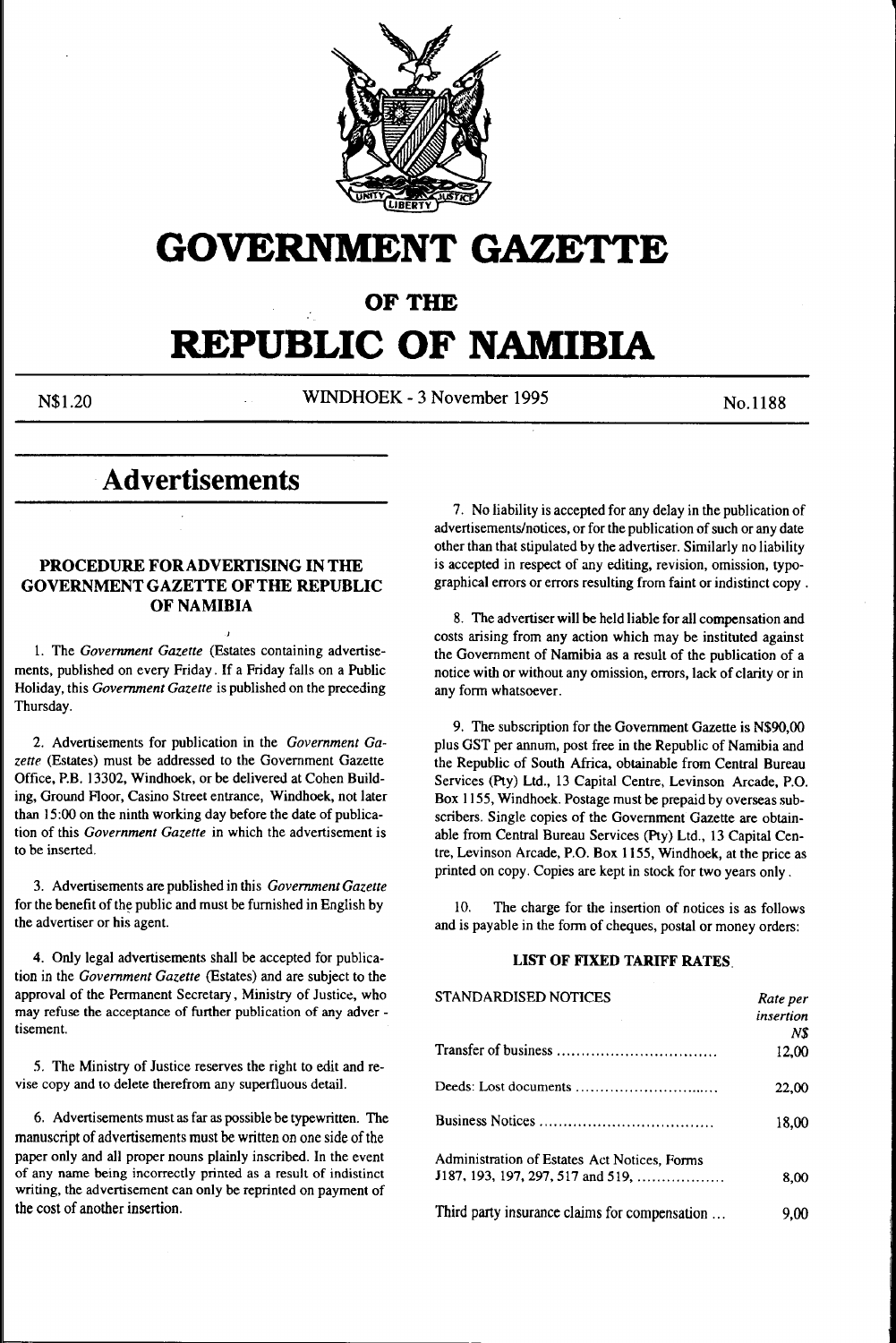| 15,00  |
|--------|
|        |
| 108,00 |
| 8,00   |
|        |
| 3,00   |
| 18,00  |
| 8,00   |
|        |
| N\$    |
|        |
| 40,00  |
| 90,00  |
|        |
| 120,00 |
|        |

#### FORM J187

# LIQUIDATION AND DISTRIBUTION ACCOUNTS IN DECEASED ESTATES LYING FOR INSPECTION

In terms of section  $35(5)$  of Act 66 of 1965, notice is hereby given that copies of the liquidation and distribution accounts (first and final, *unless otherwise stated)* in the estates specified below will be open for the inspection of all persons interested therein for a period of 21 days (or shorter or longer *if specially stated)* from the date specified or from the date of publication hereof, whichever may be the later, and the offices of the Master and Magistrates as stated.

Should no objection thereto be lodged with the Master concerned during the specified period, the executors will proceed to make payments in accordance with the accounts.

377/93 SCHIMMING Isabella Louisa, 421221 08 *0005* l, Erf 4745, Khomasdal. Windhoek. Kirsten & Co., PO Box 9846, Windhoek.

164/94 DANIELS Anna, 400115 0 1190 18, 13 Barberstreet, Narraville. David Daniels, 390225 5091 013, Walvis Bay, Windhoek. Vander Merwe & Olivier, PO Box 57, Walvis bay.

| Trade marks in Namibia                                                                                                                                                                                          | 40,00  |
|-----------------------------------------------------------------------------------------------------------------------------------------------------------------------------------------------------------------|--------|
| Liquidators' and other appointees' notices                                                                                                                                                                      | 25,00  |
| <b>SALES IN EXECUTION AND OTHER PUBLIC SALES:</b>                                                                                                                                                               |        |
| Sales in execution $\ldots, \ldots, \ldots, \ldots, \ldots, \ldots, \ldots, \ldots$                                                                                                                             | 65,00  |
| Public auctions, sales and tenders:                                                                                                                                                                             |        |
|                                                                                                                                                                                                                 | 22,00  |
|                                                                                                                                                                                                                 | 54.00  |
|                                                                                                                                                                                                                 | 82,00  |
| <b>ORDERS OF THE COURT</b>                                                                                                                                                                                      |        |
| Provisional and final liquidations or                                                                                                                                                                           |        |
|                                                                                                                                                                                                                 | 50,00  |
| Reduction of change in capital mer gers, offers of                                                                                                                                                              |        |
|                                                                                                                                                                                                                 | 120,00 |
| Judical managements, <i>curator bonis</i> and similar and                                                                                                                                                       |        |
|                                                                                                                                                                                                                 | 120.00 |
| Extension of return date $\dots\dots\dots\dots\dots\dots\dots\dots\dots\dots$                                                                                                                                   | 15.00  |
| Supersession and discharge of petitions (J.158)                                                                                                                                                                 | 15,00  |
| The charge for the insertion of advertisements other<br>11.<br>than the notices mentioned in paragraph 10 is at the rate of N\$3,00<br>per cm double column. (Fractions of a cm must be calculated as<br>a cm). |        |

12. No advertisements shall be inserted unless the charge is prepaid. Cheques, drafts, postal er money orders must be made payable to the Ministry of Justice, Private Bag 13302, Windhoek.

431/95 VlLLINGER Walter, 131224 01 0009 1, Farm Hoffnung. Grootfontein, Windhoek. Van Der Westhuizen & Greeff, Voortrekker Street, PO Box 47, Otjiwarongo.

313/95 O'CALLAGHAN Barend Jacobus, 451007 01 0019 1, Swakopmund. Nelle Johanna O'Callaghan. Windhoek, Windhoek. Ernst Kubirske, Nambank, c/o Keller & Neuhaus, PO Box 156, Windhoek.

352194 PHILLIPS (born Swartz) Sarah Elizabeth (also known as Sarah), 610816 02 0060 3, Windhoek. Amended. Windhoek. Standard Bank Namibia Ltd., (Registered Bank), Trustee Branch, PO Box 2164, Windhoek.

213/95 MOMBERG (born Louw) Elizabeth Johanna Petronella, 501225 01 0030 8, Aranos. Supplementary. Aranos, Windhoek. Standard Bank Namibia Ltd., (Registered Bank), Trustee Branch, PO Box 2164, Windhoek.

*465!95* KREFT (born Staas) Frieda Lina Marie, 040629 Ol 0001 0, Windhoek. Windhoek. Standard Bank Namibia Ltd., (Registered Bank), Trustee Branch, PO Box 2164, Windhoek.

464/95 ENGELBRECHT Frederik Gideon, 211231 01 0002 4, Farm Talana, Aus. Johanna Abrahinn Engelbrecht (born Geldenhuys), 240626 01 0003 6. Liideritz,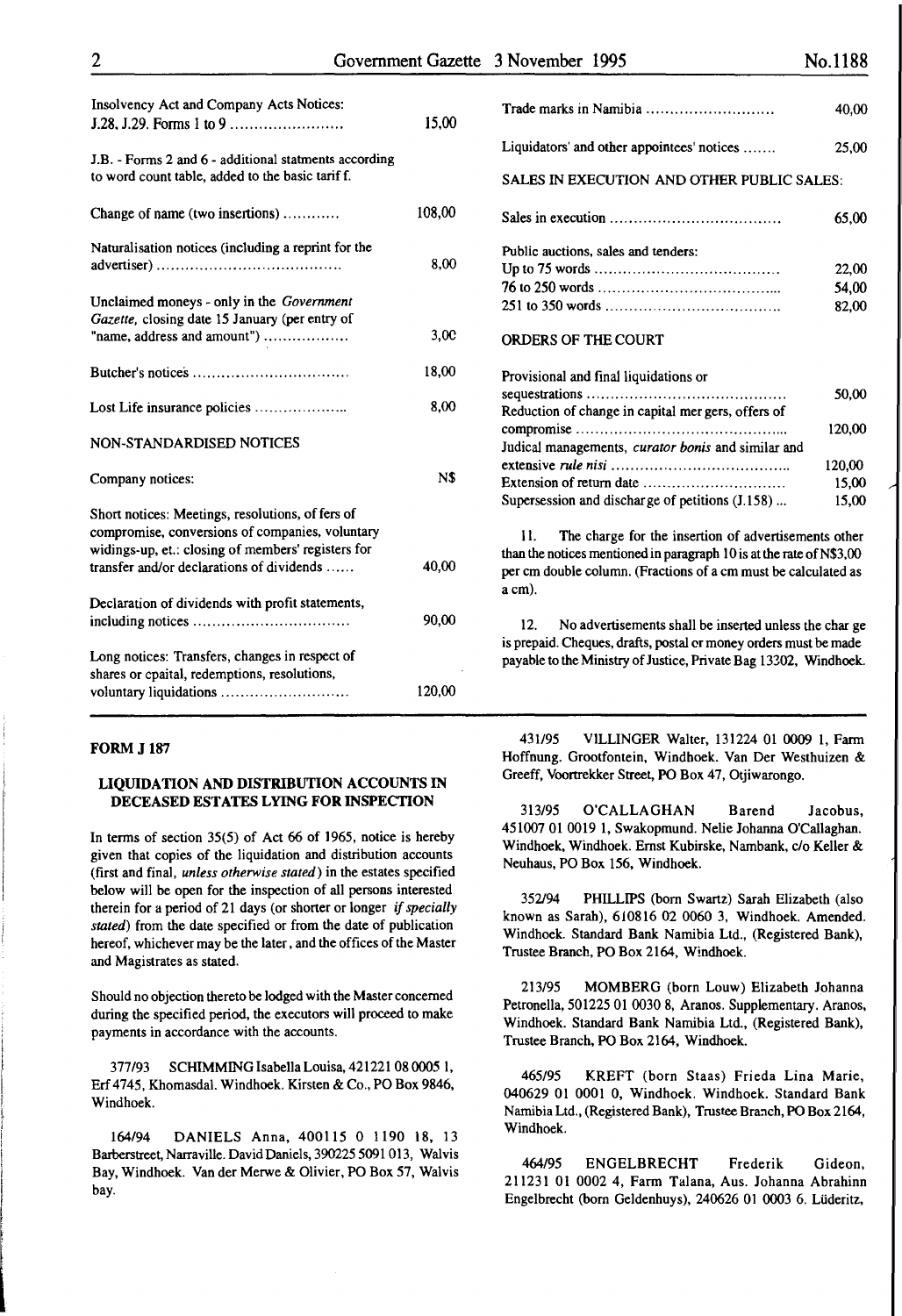Windhoek. Standard Bank Namibia Ltd., (Registered Bank), Trustee Branch, PO Box 2164, Windhoek.

49/1995 FOURIE Christian Frederick Gilsen, 18101001 0047 I, No.6 Richthoven Street, Swakopmund. First and Final. Windhoek. Kinghorn Associates, SW A Building Society Building, Post Street, PO Box 1455, Swakopmund.

471/95 SCHLENTHER Margot Hildegard Else, 160522 0100 01 4, PO Box 1687, Walvis Bay. Walvis Bay, Windhoek. First National Trust, PO Box 448, Windhoek.

393/95 BYLEVELDT Willem Hermanus, 480417 0100 33 1, PO Box 30479, Windhoek. Marlene Byleveldt, 550719 0100 57 8. Windhoek. First National Trust, PO Box 448, Windhoek.

417/95 BERGH Willem Johannes Andrias, 310912 0100 32 6, PO Box 72, Henties Bay. Swakopmund, Windhoek. First National Trust, PO Box 448, Windhoek.

#### **FORM J 193**

# NOTICE TO CREDITORS IN DECEASED ESTATES

All persons having claims against the estates mentioned below are hereby called upon to lodge their claims with the executors concerned, within 30 days (or otherwise as indicated) calculated from the date of publication hereof. The information is given in the following order: Estate number, surname and christian names, date of birth, identity number, last address, date of death; surviving spouse's names, surname, date of birth and identity number; name and address of executor or authorised agent, period allowed for lodgement of claims if other than 30 days.

550/95 HUMAN Johannes Hermanus, Windhoek, 13 August 1911, 110813 0100 05 I, PO Box 6354, Windhoek, 18 August 1995. First National Trust, PO Box 448, Windhoek.

551/95 NEAVE Glenn Otway, Windhoek, 10 October 1953, 531010 5134 00 9, PO Box 26, Tsumeb, 10 September 1995. First National Trust, PO Box 448, Windhoek.

537/95 VISSER Andreas Gerhardus, Windhoek, 28 September 1905, 050928 0100 02 6, J.T. Potgieter Old Age Home, PO Box 1925, Windhoek, 19 September 1995. Susanna Carolina Visser, *5* May 1995. First National Trust, PO box 448, Windhoek.

STEYN Helena Gertruida, Windhoek, 29 May 1898, 980529 OJ 0002 6, Outjo, II September 1995. Standard Bank Namibia Ltd., (Registered Bank), Trustee Branch, PO Box 2164, Windhoek.

*536195* GIESS Kurt Adolf, Windhoek, 5 February 1913, 130205 01 0004 9, Farm Breitenber g Nr. 51, district Gobabis. 19 September 1995. K.S. Dannhauser, PO Box 210, Gobabis.

334/95 JORDAAN Thomas Frederick, Windhoek, 12 July 1936, 360712 50 7408 7, Walvis Bay, 14 November 1994. Barbara Anne Jordaan. Investment Trust Co., PO Box 21204, Windhoek.

143/95 THERON Willem Rupping, Windhoek, 6 December 1932, 321206 01 0003 9, Windhoek, 20 November 1994. Investment Trust Co., PO Box 21204, Windhoek.

THERON (formerly Karsten, born Louw), Maria Helena, Windhoek, 15 May 1911, 110515 01 0002 9, Otjiwarongo, 3 October 1995. Standard Bank Namibia Ltd., (Registered Bank), Trustee Branch, PO Box 2164, Windhoek.

590/95 SWARTZ Jurgens, Windhoek, 25 July 1931, 310725 01 0009 5, Farm Finis, district Keetmanshoop, 15 October 1995. F M Oehl-Trust, PO Box 133, Windhoek.

#### FORM<sub>2</sub>

#### MEETING OF CREDITORS IN SEQUESTRATED ESTATES OR COMPANIES BEING WOUND UP

Pursuant to sections *forty-one* and *forty-two* of the lnsoivency Act, 1936, notice is hereby given that a meeting of creditors will be held in the sequestrated estates or companies being wound up mentioned below, on the dates, at the times and places and for the purpose thereof.

Meetings in a town in which there is a Master's of fice, will be held before the Master, elsewhere they will be held before the Magistrate.

The Particulars are given in the following order: The number of estate/company; the name and description of estate/company; the date, hour and place of meeting and the purpose of the meeting.

W21/95 Watch & Allied Services (Pty) Ltd. - (In Liquidation). 8 November 1995 at 10:00 at the Of fice of the Master of the High Court, Windhoek. Special Meeting proof of further claims.

#### IN THE HIGH COURT OF NAMIBIA

In the matter between:

| SOUTH WEST AFRICAN<br><b>BUILDING SOCIETY</b> | ٠ |
|-----------------------------------------------|---|
| and                                           |   |
| JOSEF BENHARD SABATHA                         |   |

Plaintiff

#### Defendant

#### NOTICE OF SALE IN EXECUTION

Pursuant to a Judgment of the above Honourable Court granted on 7 Apri11995, the following immovable property will be sold by the Deputy Sheriff of the District of Usakos, on Tuesday, 28 November 1995, at 10:00 at Erf No. 555, Ozondje, Ornaruru.

| <b>CERTAIN:</b> | Erf No. 555, Ozondie                                        |
|-----------------|-------------------------------------------------------------|
| SITUATE:        | In the Municipality of Omaruru<br>Registration Division "C" |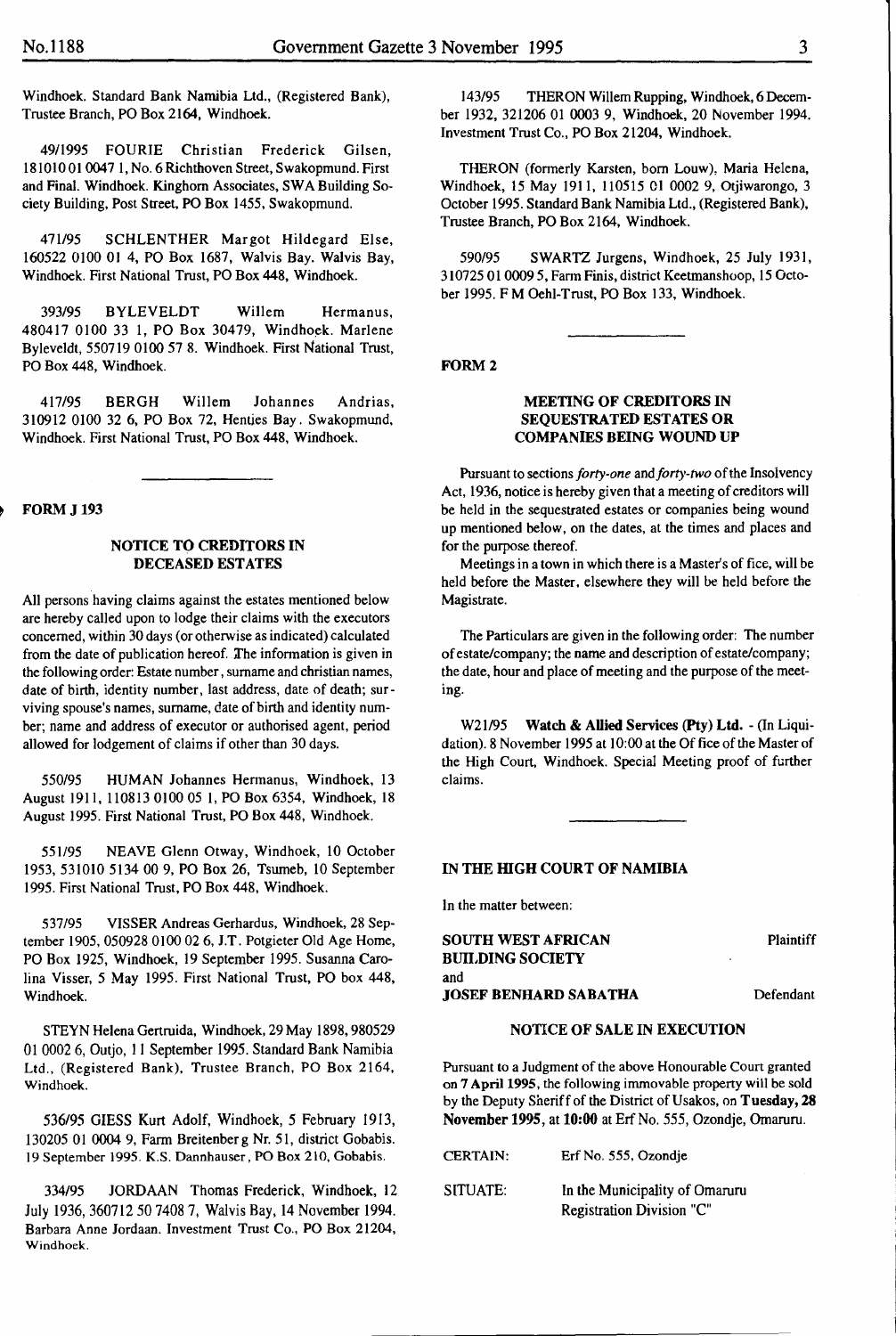The "Conditions of Sale-in-Execution" will lie for inspection at the office of the Deputy Sheriff at Usakos and at the Head Office of Plaintiff at Windhoek and Plaintiffs Attorneys, Fisher, Quarmby & Pfeifer, at Windhoek.

DATED at WINDHOEK this 25th day of October 1995.

(Signed): E.H. PFEIFER FISHER, QUARMBY & PFEIFER Legal Practitioners for Plaintiff 108 SWABS Building Post Street Windhoek

#### IN THE HIGH COURT OF NAMIBIA

In the matter between:

SOUTH WEST AFRICAN BUILDING SOCIETY and **Plaintiff** EWALD GAUISEB Defendant

#### NOTICE OF SALE IN EXECUTION

Pursuant to a Judgment of the above Honourable Court granted on 3 March 1995, the following immovable property will be sold by the Deputy Sheriff of the District of Omaruru on Tuesday, 28 November 1995 at 10:30 at Erf No. 553, Ozondje, Omaruru.

CERTAIN: Erf No. 553, Ozondje

SITUATE: In the Municipality of Omaruru Registration Division "C"

The Conditions of "Sale-in-Execution" will lie for inspection at the office of the Deputy Sheriff at Usakos and at the Head Office of Plaintiff at Windhoek and Plaintiffs Attorneys, Fisher, Quarmby & Pfeifer, at Windhoek.

DATED at WINDHOEK this 25th day of October 1995.

(Signed): E.H. Pfeifer FISHER, QUARMBY & PFEIFER Legal Practitioners for Plaintiff 108 SWABS Building Post Street Windhoek

l

#### IN THE HIGH COURT OF NAMIBIA

In the matter between:

| Plaintiff |
|-----------|
|           |
|           |
| Defendant |
|           |

# NOTICE OF SALE IN EXECUTION

Pursuant to a Judgment of the above Honourable Court granted on 15 May 1992, the following immovable property will be sold without reserve and voetstoots by the Deputy Sherif f of the District of Keetmanshoop on Friday, 24 November 1995 at 10:00 in front of the Magistrate's Office, Keetmanshoop.

| <b>CERTAIN:</b> | Erf No. 406, Keetmanshoop           |
|-----------------|-------------------------------------|
| SITUATE:        | In the Municipality of Keetmanshoop |
|                 | Registration Division "T"           |

The "Conditions of Sale-in-Execution" will lie for inspection at the office of the Deputy Sheriff at Keetmanshoop and at the Head Office of Plaintiff at Windhoek and Plaintiffs Attorneys, Fisher, Quarmby & Pfeifer, at the underrnentioned address.

DATED at WINDHOEK this 19th day of October 1995.

(Signed): E.H. Pfeifer FISHER, QUARMBY & PFEIFER ATTORNEYS FOR PLAINTIFF 108 SWABS Building Post Mall PO<sub>Box</sub> 37 Windhoek

# IN THE HIGH COURT OF NAMIBIA

In the matter between:

SOUTH WEST AFRICAN BUILDING SOCIETY and PETRUS GERHARDUS CLOETE Defendant

Plaintiff

#### NOTICE OF SALE IN EXECUTION

Pursuant to a Judgment of the above Honourable Court granted on 2 September 1994, the following immovable property will be sold without reserve and voetstoots by the Deputy Sherif f of the District of Windhoek on Tuesday, 28 November 1995 at 10:30 atErfNo. 3673, Khomasdal, (Extension No.3), Windhoek.

| <b>CERTAIN:</b> | Erf No. 3673, Khomasdal,<br>(Extension No. 3)                |
|-----------------|--------------------------------------------------------------|
| SITUATE:        | In the Municipality of Windhoek<br>Registration Division "K" |

The "Conditions of Sale-in-Execution" will lie for inspection at the office of the Deputy Sheriff at Windhoek and at the Head Office of Plaintiff at Windhoek and Plaintiffs Attorneys, Fisher,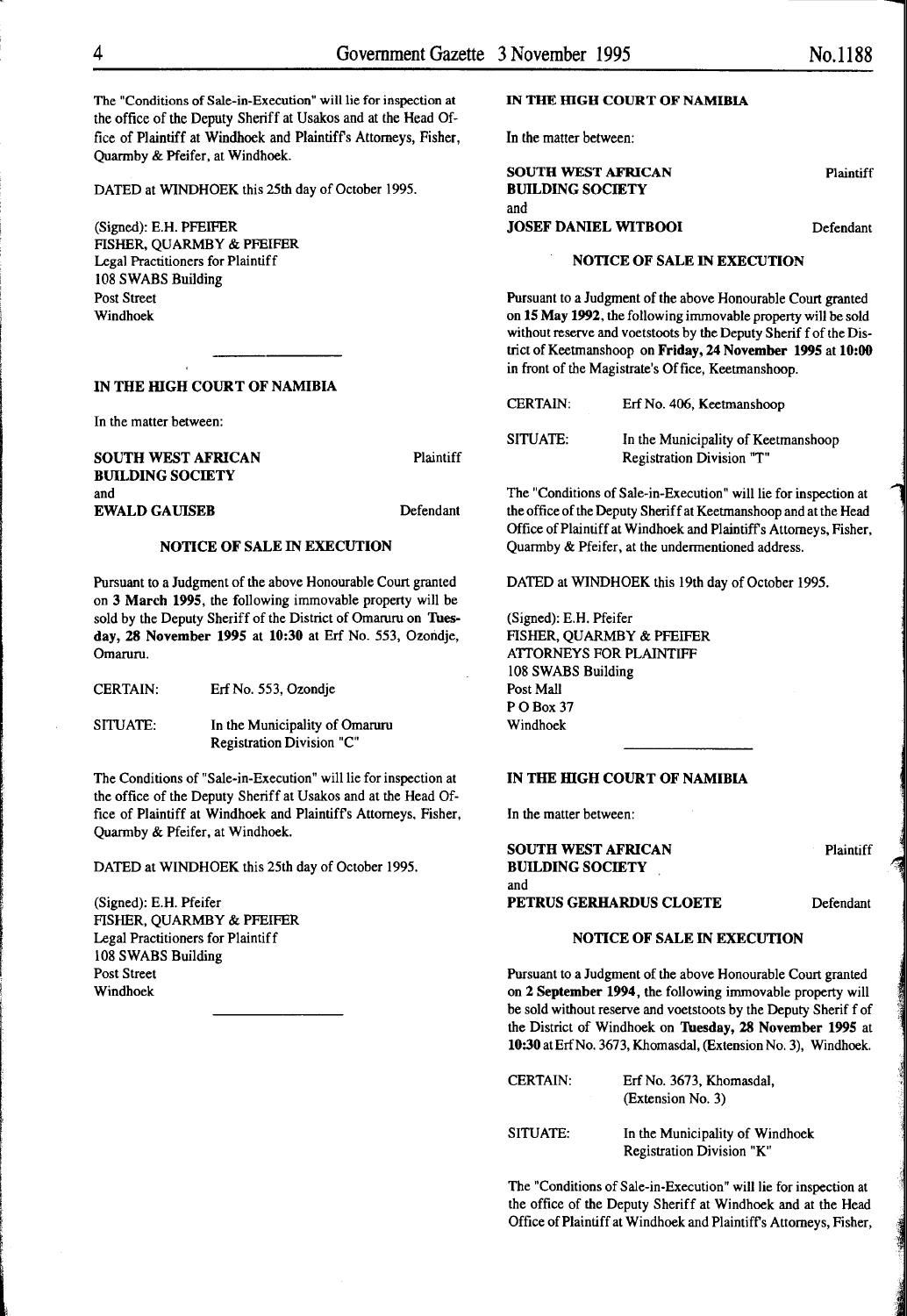and

Quarmby & Pfeifer, at the undermentioned address.

DATED at WINDHOEK this 25th day of October 1995.

(Signed): E.H. Pfeifer FISHER, QUARMBY & PFEIFER ATTORNEYS FOR PLAINTIFF 108 SWABS Building Post Mall PO Box 37 Windhoek

## IN THE HIGH COURT OF NAMIBIA

In the matter between:

| SOUTH WEST AFRICAN      | Plaintiff |
|-------------------------|-----------|
| <b>BUILDING SOCIETY</b> |           |
| and                     |           |
| PIET EIMAN              | Defendant |

# NOTICE OF SALE IN EXECUTION

Pursuant to a Judgment of the above Honourable Court granted on 3 December 1993, the following immovable property will be sold without reserve and voetstoots by the Deputy Sherif f of the District of Windhoek on Tuesday, 28 November 1995 at 11:00 at Erf No. 2031, (Extension No. 12), Khomasdal, Windhoek.

| <b>CERTAIN:</b> | Erf No. 2031, Khomasdal, Windhoek |
|-----------------|-----------------------------------|
|                 | (Extension No. 12)                |

SITUATE: In the Municipality of Windhoek Registration Division "K"

The "Conditions of Sale-in-Execution" will lie for inspection at the office of the Deputy Sheriff at Windhoek and at the Head Office of Plaintiff at Windhoek and Plaintiffs Attorneys, Fisher, Quarmby & Pfeifer, at the undermentioned address.

DATED at WINDHOEK this 25th day of October 1995.

(Signed): E.H. Pfeifer FISHER, QUARMBY & PFEIFER ATTORNEYS FOR PLAINTIFF 108 SWABS Building Post Mall PO Box 37 Windhoek

#### IN THE HIGH COURT OF NAMIBIA

In the matter between:

STANDARD BANK NAMIBIA LTD. Plaintiff

# NOTICE OF SALE IN EXECUTION

LIONEL JOHN DE HAAS Defendant

In Execution of a Judgment of the above Honourable Court in the above mentioned suit, a sale will be held on Friday, 17 November 1995 at 11:30 at Erf 1890, Walvis Bay, of the undermentioned immovable property of the Defendant:

| <b>CERTAIN:</b> |  | Erf No. 1890, Walvis Bay |  |
|-----------------|--|--------------------------|--|
|                 |  |                          |  |

SITUATE: In the Municipality of Walvis Bay

MEASURING: 826 Square metres

The following improvements are on the property (although nothing in this respect is guaranteed).

The building comprising three bedrooms, entrance hall, lounge, dining room, kitchen, bathroom with shower and WC. Measuring approximately 151 square metres.

Outbuilding comprising garage and servant quarters. Measur ing approximately 37 square metres.

The property shall be sold by the Deputy Sherif f of Walvis Bay subject to the Conditions of Sale that may be inspected by the Offices of the Deputy Sheriff to the highest bidder.

I 0% of the purchase price to be paid in cash on the date of the sale, the balance to be paid against transfer , to be secured by a Bank or Building Society or other acceptable guarantee to be furnished to the Deputy Sheriff within 14 (fourteen) days after the date of the sale.

The full Conditions of Sale will be read out by the Deputy Sher iff on the day of the sale, but may be inspected at any time prior to the sale at the offices of the Deputy Sheriff or at the office of the Plaintiffs attorneys.

DATED at WINDHOEK this 11th day of October 1995.

(Signed): H-B Gerdes ENGLING STRITTER & PARTNERS ATTORNEYS FOR PLAINTIFF 5th Floor, CDM Centre Biilow Street Windhoek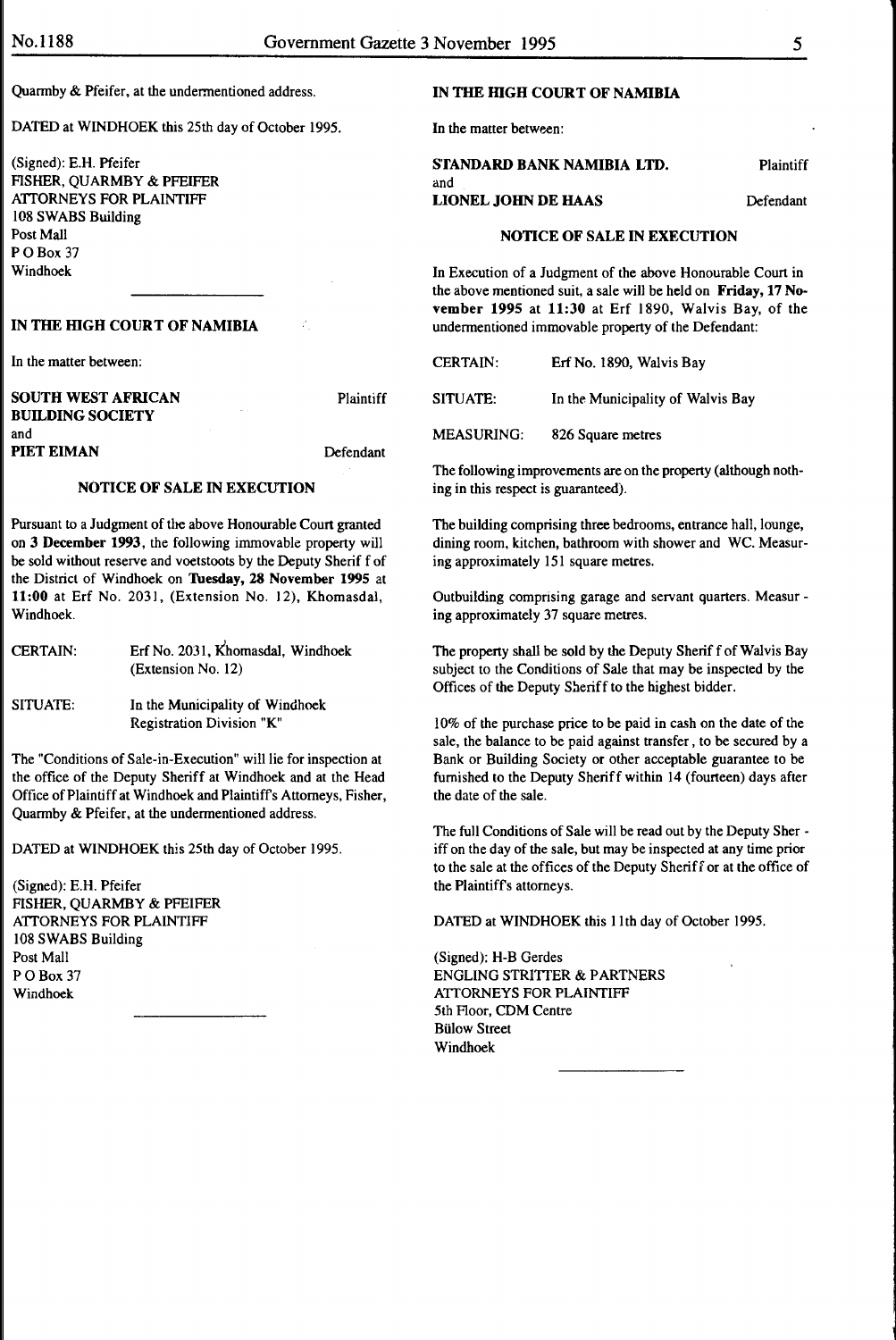# IN THE MAGISTRATE'S COURT FOR THE DISTRICT OF WINDHOEK

| HELD AT WINDHOEK       | CASE NO.: 4393/94 |
|------------------------|-------------------|
| In the matter between: |                   |

| <b>MRS. OMAGANO SHEMUVALULA</b> |           |
|---------------------------------|-----------|
| t/a SUPER FURNITURE             | Plaintiff |
| and                             |           |
| <b>MR. GEHAS TAAPANGA</b>       | Defendant |
| <b>SHIVUTE</b>                  |           |

#### NOTICE OF SALE IN EXECUTION

Pursuant to a Judgement of the above Honourable Court granted on 11 July 1994, the following immovable property will be sold without reserve and "voetstoots" by the Messenger of the Court for the District of Windhoek on Wednesday, 8 November 1995 at 10:00 at Erf 182, Extension 5, Khomasdal (Erf 182 Lasuriet Street, Khomasdal), Windhoek.

CERTAIN: Erf No. 182, Extension 5, Khomasdal

SITUATE: In the Municipality of Windhoek

RESERVE PRICE: Subject to Conditions of Sale

The "Conditions of Sale in Execution" will lie for inspection at the office of the Messenger of the Court in Windhoek, and at the Head Office of Plaintiff in Windhoek at Plaintiffs Attorneys, A. Vaatz, at the undermentioned address.

DATED at WINDHOEK this 15th day of October 1995.

ANDREAS VAATZ ATTORNEYS PER: SUZANNE P. PRINS 66 Bismarck Street, Windhoek

#### IN THE MAGISTRATE'S COURT FOR THE DISTRICT OF WINDHOEK

CASE NO.: 5171/93

HELD AT WINDHOEK

In the matter between:

| LITECOR VOLTEX (PTY) LTD. | <b>Plaintiff</b> |
|---------------------------|------------------|
| and                       |                  |
| <b>NIKLAAS MOOTU</b>      | Defendant        |

#### NOTICE OF SALE IN EXECUTION

Pursuant to a Judgement of the above Honourable Court granted on 21 June 1993, the following immovable property will be sold without reserve and "voetstoots" by the Messenger of the Court for the District of Windhoek on Wednesday, 8 November 1995 at 12:00 in front of the Windhoek Magistrate's Court, Liideritz Street, Windhoek.

CERTAIN: Erf No. 7017, Extension 16, Katutura

SITUATE: In the Municipality of Windhoek

and

| <b>CERTAIN:</b> | Erf 3452, Extension 14, Katutura |
|-----------------|----------------------------------|
| SITUATE:        | In the Municipality of Windhoek  |

RESERVE PRICE: Subject to the Conditions of Sale

The "Conditions of Sale in Execution" will lie for inspection at the office of the Messenger of the Court in Windhoek, and at the Head Office of Plaintiff in Windhoek at Plaintiffs Attorneys, A. Vaatz, at the undermentioned address.

DATED at WINDHOEK this 12th day of October 1995.

ANDREAS VAATZ ATTORNEYS PER: SUZANNE P. PRINS Attorney for Plaintiff 66 Bismarck Street Windhoek

#### IN THE HIGH COURT OF NAMIBIA

In the matter between:

| SOUTH WEST AFRICAN      | Plaintiff |
|-------------------------|-----------|
| <b>BUILDING SOCIETY</b> |           |
| and                     |           |
| WILLEM JOHANNES JACOBUS | Defendant |
| <b>STEENKAMP</b>        |           |

#### NOTICE OF SALE IN EXECUTION

Pursuant to a Judgment of the above Honourable Court granted on 1 September 1995, the following immovable property will be sold without reserve and voetstoots by the Deputy Sherif f of the District of Otavi on Tuesday, 28 November 1995 at 10:00 in front of the Magistrate's Of fice, Otavi.

CERTAIN: SITUATE: Erf No. 264, Otavi, (Extension No. 1) In the Municipality of Otavi Registration Division "B"

The "Conditions of Sale-in-Execution" will lie for inspection at the office of the Deputy Sheriff at Grootfontein and at the Head Office of Plaintiff at Windhoek and Plaintiffs Attorneys, Fisher, Quarmby & Pfeifer, at the undermentioned address.

DATED at WINDHOEK this 17th day of October 1995.

(Signed): G.S. McCulloch FISHER, QUARMBY & PFEIFER ATTORNEYS FOR PLAINTIFF 108 SWABS Building Post Mall PO Box 37 Windhoek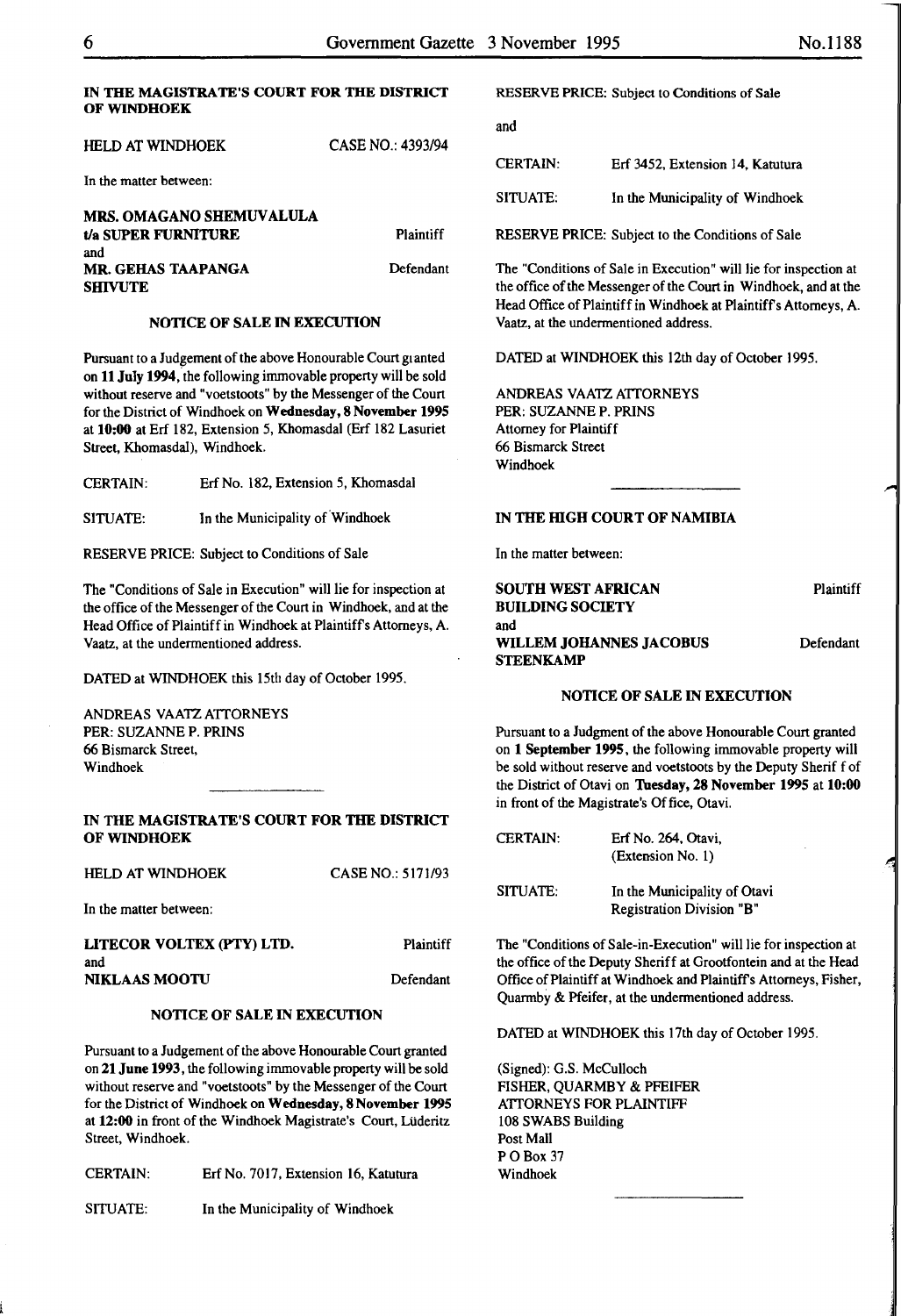#### IN THE HIGH COURT OF NAMIBIA

In the matter between:

| <b>SOUTH WEST AFRICAN</b> | <b>Plaintiff</b> |
|---------------------------|------------------|
| <b>BUILDING SOCIETY</b>   |                  |
| and                       |                  |
| PETER LESLEY ESTERHUIZEN  | Defendant        |

#### NOTICE OF SALE IN EXECUTION

Pursuant to a Judgment of the above Honourable Court granted on 28 October 1994, the following immovable property will be sold without reserve and voetstoots by the Deputy Sherif f of the District of Windhoek on Thesday, 28 November 1995 at 10:00 at Erf No. 2920, Windhoek (Extension No. 2), Sauer Street 416, Windhoek West.

| <b>CERTAIN:</b> | Erf No. 2920, Windhoek,<br>(Extension No. 2)                 |
|-----------------|--------------------------------------------------------------|
| SITUATE:        | In the Municipality of Windhoek<br>Registration Division "K" |

The "Conditions of Sale-in-Execution" will lie for inspection at the office of the Deputy Sheriff at Windhoek and at the Head Office of Plaintiff at Windhoek and Plaintiffs Attorneys, Fisher, Quarmby & Pfeifer, at the undermentioned address.

DATED at WINDHOEK this 20th day of October 1995.

(Signed): E.H. Pfeifer FISHER, QUARMBY & PFEIFER ATTORNEYS FOR PLAINTIFF 108 SWABS Building Post Mall PO<sub>Box</sub> 37 Windhoek

#### IN THE HIGH COURT OF NAMIBIA

In the matter between:

| <b>SOUTH WEST AFRICAN</b> | Plaintiff |
|---------------------------|-----------|
| <b>BUILDING SOCIETY</b>   |           |
| and                       |           |
| VICTOR SMITH              | Defendant |

#### NOTICE OF SALE IN EXECUTION

Pursuant to a Judgment of the above Honourable Court granted on 15 September 1995, the following immovable property will be sold without reserve and voetstoots by the Deputy Sherif f of the District of Windhoek on Tuesday, 28 November 1995 at 09:30 at Erf No. 490, (a Portion of Erf No. 5), Dorado Park, Windhoek.

CERTAIN: Erf No. 490, (a Portion of Erf No. 5), Dorado Park

SITUATE: In the Municipality of Windhoek Registration Division "K"

The "Conditions of Sale-in-Execution" will lie for inspection at the office of the Deputy Sheriff at Windhoek and at the Head Office of Plaintiff at Windhoek and Plaintiffs Attorneys, Fisher, Quarmby & Pfeifer, at the undermentioned address.

DATED at WINDHOEK this 20th day of October 1995.

(Signed): E.H. Pfeifer FISHER, QUARMBY & PFEIFER ATTORNEYS FOR PLAINTIFF 108 SWABS Building Post Mall POB<sub>ox</sub> 37 Windhoek

# IN THE HIGH COURT OF NAMIBIA

In the matter between:

M&Z HARDWARE & BUILDING MATERIALS (a division of Metje & Ziegler Ltd) and Plaintiff ANETE BELINDA DIRKSE Defendant

#### NOTICE OF SALE IN EXECUTION OF IMMOVABLE **PROPERTY**

In Execution of a Judgment of the above Honourable Court in the above mentioned suit, a sale will be held on Tuesday, 14 November 1995 at 11:00 at Erf 4687, Katutura, Windhoek, of the undermentioned immovable property of the Defendant:

| <b>CERTAIN:</b>   | Erf No. 4687, Katutura (Ext No. 12)                          |
|-------------------|--------------------------------------------------------------|
| SITUATE:          | In the Municipality of Windhoek<br>Registration Division "K" |
| <b>MEASURING:</b> | 267 Square metres                                            |
| HELD BY:          | Deed of Transfer No. T2792/94                                |

The property shall be sold by the Deputy Sheriff of Windhoek subject to the Conditions of Sale that may be inspected by the Offices of the Deputy Sheriff to the highest bidder on the auction with a reserve price of N\$75 000,00.

10% of the purchase price to be paid in cash on the date of the sale, the balance to be paid against transfer, to be secured by a Bank or Building Society or other acceptable guarantee to be furnished to the Deputy Sheriff within 14 (fourteen) days after the date of the sale.

The full Conditions of Sale will be read out by the Deputy Sher iff on the day of the sale, but may be inspected at any time prior to the sale at the offices of the Deputy Sheriff or at the office of the Plaintiffs attorneys.

DATED at WINDHOEK this 19th day of October I995.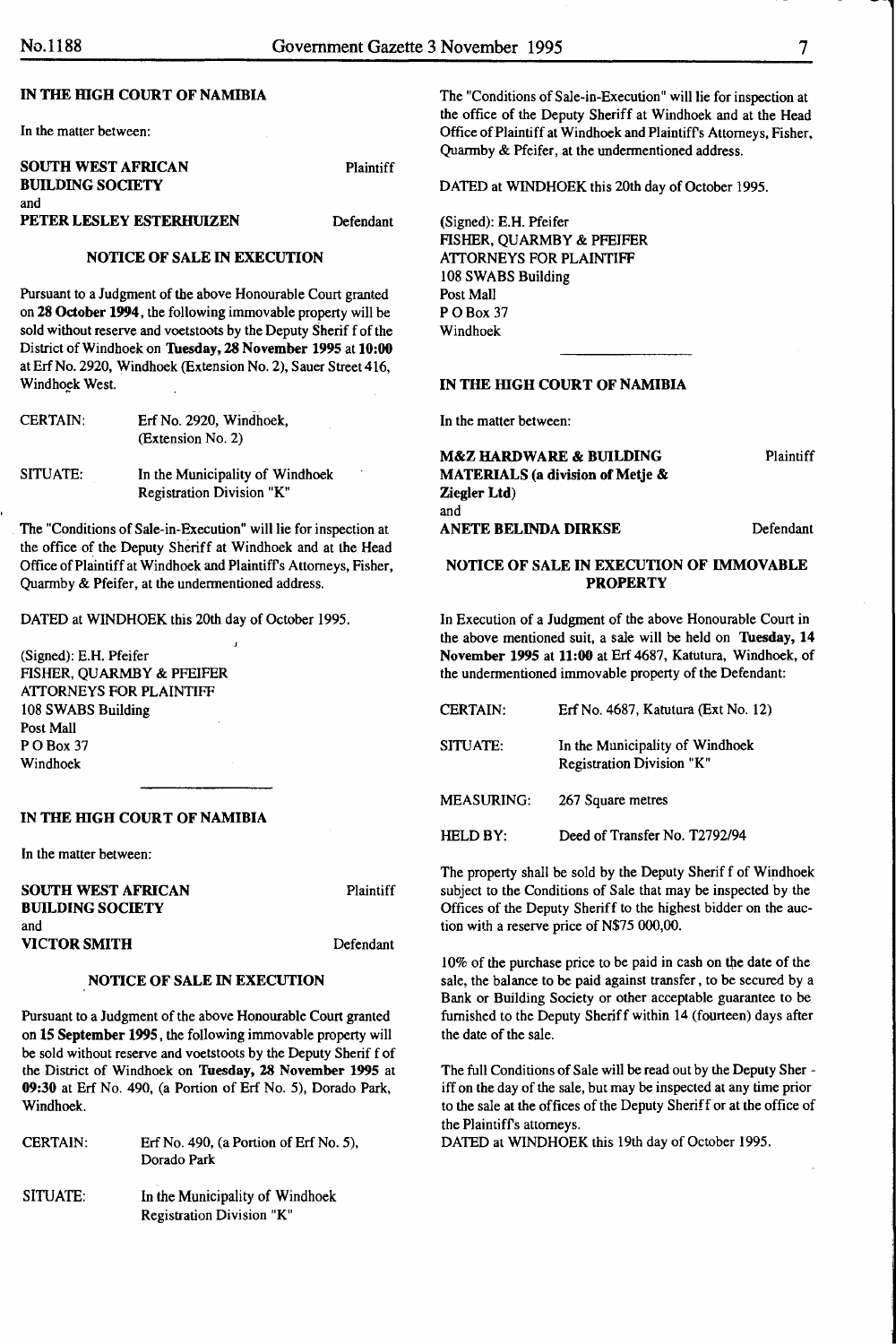(Signed): H-B Gerdes ENGLING STRITIER & PARTNERS ATTORNEYS FOR PLAINTIFF 5th floor, CDM Centre **Bülow Street** Windhoek

# CASINO'S AND GAMBLING HOUSES ACT 1994

#### NOTICE OF APPLICATION IN TERMS OF SECTION 17(2)

Notice is hereby given of the application for the grant of a licence of which the details are given below. Any person who wishes to object to the application in terms of section  $19(1)$  may submit his/her objection in the prescribed manner to the secretary not later than 21 days after the publication of this notice.

Name of Licence holder: Luis de Freitas Bacalhau Type of licence: Gambling House Licence Name of accommodation establishment or retail liquor business or bookmaking business: Liquor Den, Windhoek Physical address to which application applies: Liquor Den, Rehobother Road, 356, Windhoek

#### CASINO'S AND GAMBLING HOUSES ACT 1994

#### NOTICE OF APPLICATION IN TERMS OF SECTION 17(2)

Notice is hereby given of the application for the grant of a licence of which the details are given below . Any person who wishes to object to the application in terms of section  $19(1)$  may submit his/her objection in the prescribed manner to the secretary not later than 21 days after the publication of this notice.

Name of Licence holder: Servaas Roelof van Wyk Type of licence: Gambling House Licence Name of accommodation establishment or retail liquor business or bookmaking business: Namib Drankwinkel Physical address to which application applies: Erf 1030, 10th Street, Walvis Bay

#### CASINO'S AND GAMBLING HOUSES ACT 1994

#### NOTICE OF APPLICATION IN TERMS OF SECTION 17(2)

Notice is hereby given of the application for the grant of a licence of which the details are given below. Any person who wishes to object to the application in terms of section 19(1) may submit his/her objection in the prescribed manner to the secretary not later than 21 days after the publication of this notice.

Name of Licence holder: Tutaleni Nande Muatunga Type of licence: Gambling House Licence

Name of accommodation establishment or retail liquor business

or bookmaking business: Club La Coastal CC. Physical address to which application applies: Erf 2881, c/o Pelican and Kuiseb Streets, Kuisebmond, Walvis Bay

#### CASINO'S AND GAMBLING HOUSES ACT 1994

# NOTICE OF APPLICATION IN TERMS OF SECTION 17(2)

Notice is hereby given of the application for the grant of a licence of which the details are given below . Any person who wishes to object to the application in terms of section  $19(1)$  may submit his/her objection in the prescribed manner to the secretary not later than 21 days after the publication of this notice.

Name of Licence holder: Kazondjondja Drankbeleggings CC, Nr. CC91/20871/23

Type of licence: Gambling House Licence Name of accommodation establishment or retail liquor business or bookmaking business: Western Liquor Store Physical address to which application applies: Erf 4, Diamond Street, Kuisebmond, Walvis Bay

# CASINO'S AND GAMBLING HOUSES ACT 1994

# NOTICE OF APPLICATION IN TERMS OF SECTION 17(2)

Notice is hereby given of the application for the grant of a licence of which the details are given below. Any person who wishes to object to the application in terms of section  $19(1)$  may submit his/her objection in the prescribed manner to the secretary not later than 21 days after the publication of this notice.

Name of Licence holder: Jöäo Luis de Sa Garces Type of licence: Gambling House Licence Name of accommodation establishment or retail liquor business or bookmaking business: Plaza Entertainment Centre Physical address to which application applies: Erf 1025, 10th Street, Walvis Bay

#### CASINO'S AND GAMBLING HOUSES ACT 1994

# NOTICE OF APPLICATION IN TERMS OF SECTION 17(2)

Notice is hereby given of the application for the grant of a licence of which the details are given below. Any person who wishes to object to the application in terms of section 19(1) may submit his/her objection in the prescribed manner to the secretary not later than 21 days after the publication of this notice.

Name of Licence holder: America Van der Merwe Type of licence: Gambling House Licence Name of accommodation establishment or retail liquor business or bookmaking business: Xanadu Restaurant Physical address to which application applies: Erf 447, Railway Street, Walvis Bay

r

'

light and the control of the control of the control of the control of the control of the control of the control of the control of the control of the control of the control of the control of the control of the control of th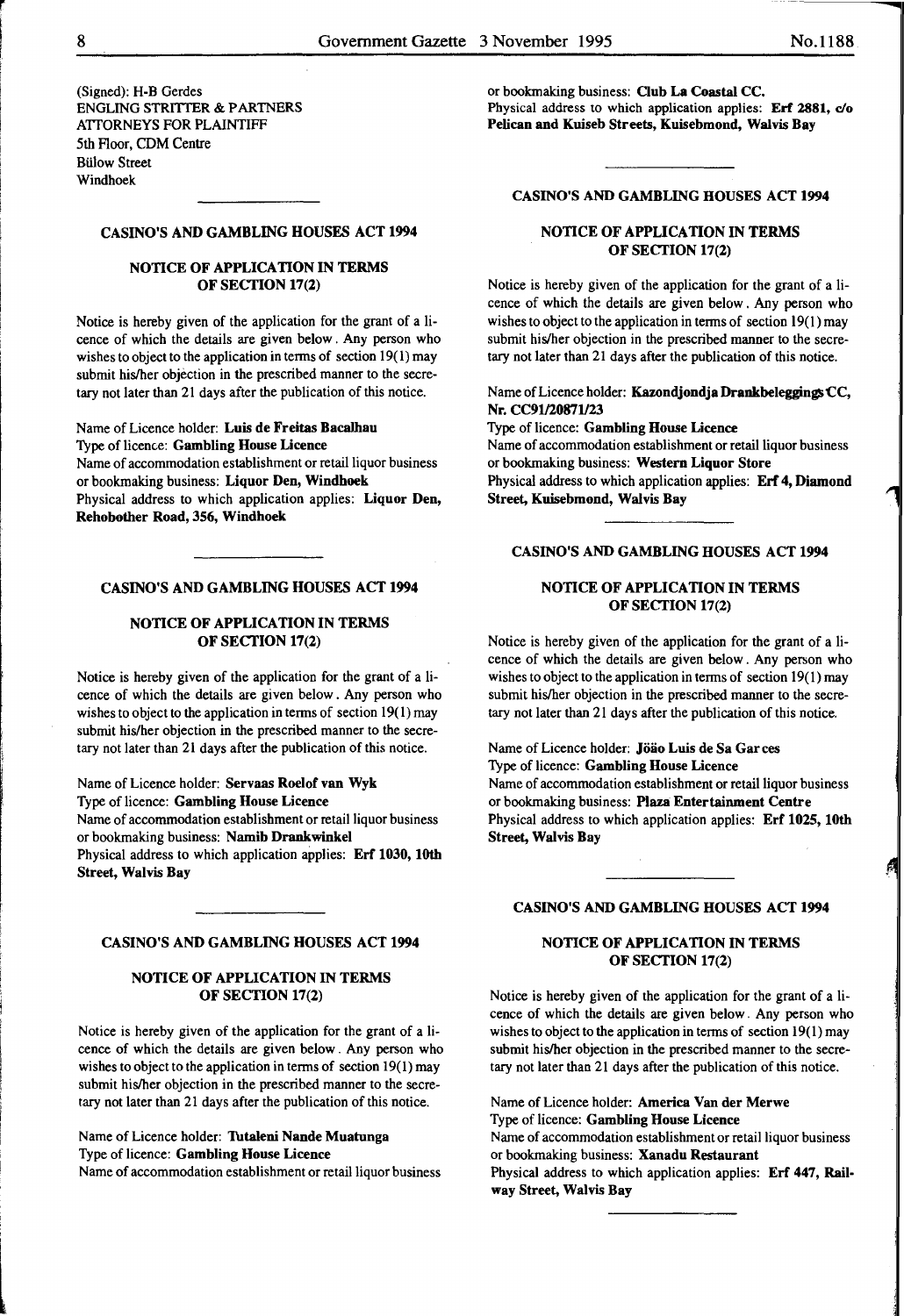# CASINO'S AND GAMBLING HOUSES ACT 1994

# NOTICE OF APPLICATION IN TERMS OF SECTION 17(2)

Notice is hereby given of the application for the grant of a licence of which the details are given below. Any person who wishes to object to the application in terms of section 19(1) may submit his/her objection in the prescribed manner to the secretary not later than 21 days after the publication of this notice.

Name of Licence holder: Salomon Melani Type of licence: Gambling House Licence Name of accommodation establishment or retail liquor business or bookmaking business: Club La Sunrise Physical address to which application applies: Erf 507, Sandwich Street, Kuisebmond, Walvis Bay

# CASINO'S AND GAMBLING HOUSES ACT 1994

# NOTICE OF APPLICATION IN TERMS OF SECTION 17(2)

Notice is hereby given of the application for the grant of a licence of which the details are given below. Any person who wishes to object to the application in terms of section 19(1) may submit his/her objection in the prescribed manner to the secretary not later than 21 days after the publication of this notice.

Name of Licence holder: Andre J.Hanekom Type of licence: Gambling House Licence Name of accommodation establishment or retail liquor business or bookmaking business: Oshikoto Restaurant Physical address to which application applies: Erf 385, Bahnhof Street, Tsumeb

# MINISTRY OF HEALTH AND SOCIAL SERVICES

The NAMCARE applied for registration as Welfare Organization in terms of Section 19 of the National Welfare Act 1965 (Act No. 79 of 1965), as amended Act 9 of 1993.

The objects of the organization read as follows:

- (a) The promotion of sustainable social and economic development among the rural and urban poor in Namibia.
- (b) The promotion of gender and social balance in Namibia.

Any person or persons desiring to raise objections against the registration of the organization, must submit such representations to the Permanent Secretary: Ministry of Health and Social Services, Private Bag 13198, Windhoek, within twenty-one days as from the date of this advertisement.

#### NOTICE OF APPOINTMENT AS LIQUIDATOR

#### RIONAMCO LIMITED Company Number 86/134

NOTICE IS HEREBY GIVEN, in terms of Section 375(5)(b) of the Companies Act, Act No. 61 of 1973 as amended, that HANNO DIEDRICH BOSSAU of Lorentz & Bone was appointed as Liquidator of RIONAMCO LIMITED with the powers as mentioned in Section 386 of the Companies Act.

LORENTZ & BONE Standard Bank Chambers Independence Avenue PO Box 85 Windhoek

# NOTICE OF APPOINTMENT AS LIQUIDATOR

# RöSSING HOLDING COMPANY LIMITED Company Number 70/1141

NOTICE IS HEREBY GIVEN, in terms of Section 375(5)(b) of the Companies Act, Act No. 61 of 1973 as amended, that HANNO DIEDRICH BOSSAU of Lorentz & Bone was appointed as Liquidator of RoSSING HOLDING COMPANY LIMITED with the powers as mentioned in Section 386 of the Companies Act.

LORENTZ & BONE Standard Bank Chambers Independence Avenue PO Box 85 Windhoek

#### NOTICE OF APPOINTMENT AS LIQUIDATOR

# TINTO HOLDINGS NAMIBIA LIMITED Company Number 81/105

NOTICE IS HEREBY GIVEN, in terms of Section 375(5)(b) of the Companies Act, Act No. 61 of 1973 as amended, that HANNO DIEDRICH BOSSAU of Lorentz & Bone was appointed as Liquidator of TINTO HOLDINGS NAMIBIA LIM-ITED with the powers as mentioned in Section 386 of the Companies Act.

LORENTZ & BONE Standard Bank Chambers Independence Avenue PO Box 85 Windhoek